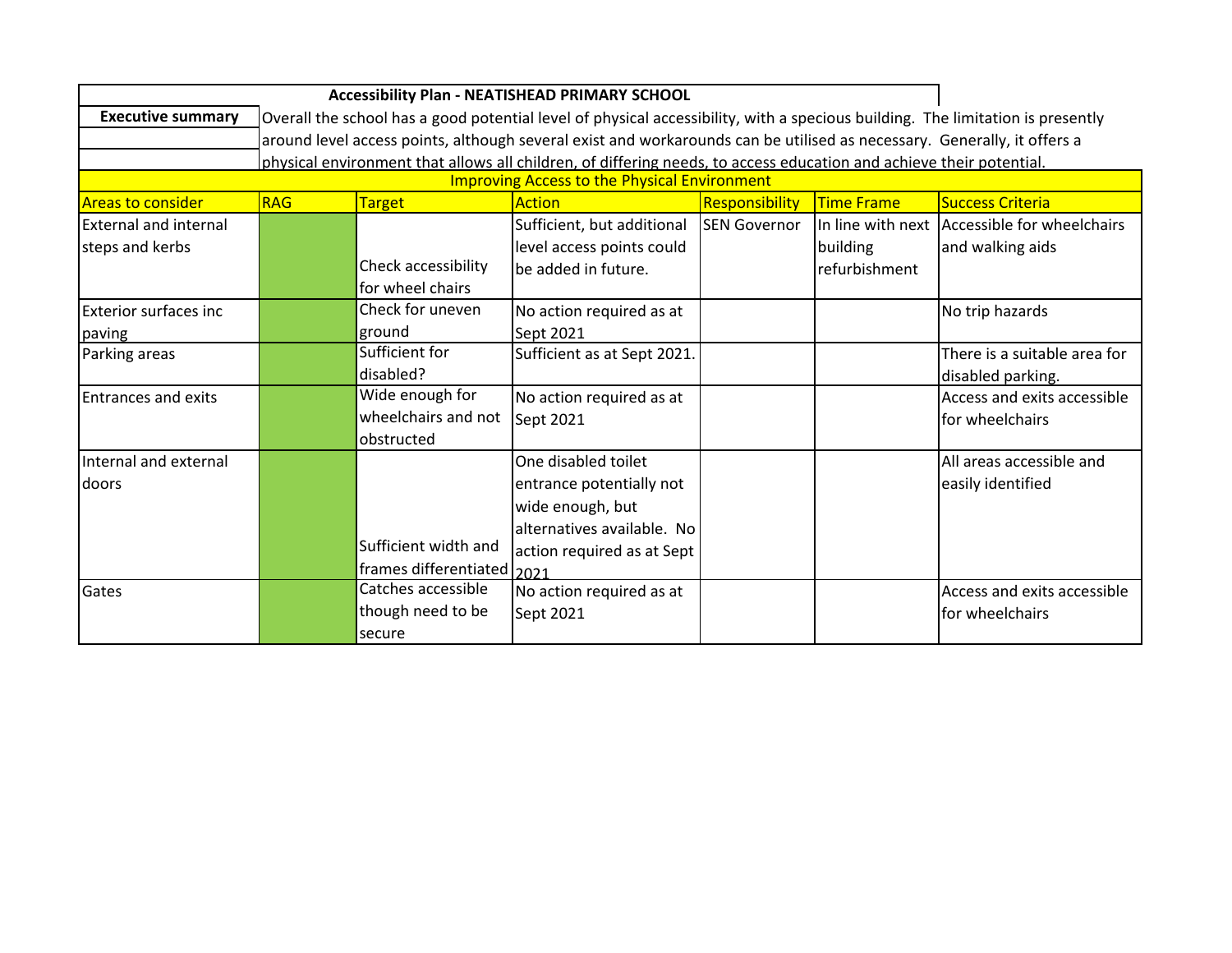| Toilets and washing                                       |                                                       | Two disabled toilets for                                                                                                                           | <b>SEN Governor</b> |                           | In line with next Toilets and washing                                  |
|-----------------------------------------------------------|-------------------------------------------------------|----------------------------------------------------------------------------------------------------------------------------------------------------|---------------------|---------------------------|------------------------------------------------------------------------|
| facilities                                                |                                                       | children, but needs a<br>dedicated disabled toilet                                                                                                 |                     | building<br>refurbishment | facilities accessible                                                  |
|                                                           | Disabled accessibility<br>for adults and              | for adults. To consider<br>whether could be<br>addressed by adaptation<br>to existing adults toilet or<br>whether needs to be<br>addressed in next |                     |                           |                                                                        |
|                                                           | children with sinks<br>correct height                 | building refurbishment<br>project                                                                                                                  |                     |                           |                                                                        |
| Lighting                                                  | Sufficient but no<br>glare                            | No action required as at<br>Sept 2021                                                                                                              |                     |                           | Lighting suitable                                                      |
| Heating                                                   | Temperature can be<br>modified                        | No action required as at<br>Sept 2021                                                                                                              |                     |                           | Heating adjustable                                                     |
| Ventilation                                               | Sufficient                                            | No action required as at<br>Sept 2021                                                                                                              |                     |                           | Ventilation suitable                                                   |
| Floor coverings                                           | Suitable for<br>wheelchairs and<br>other disabilities | No action required as at<br>Sept 2021                                                                                                              |                     |                           | No trips hazards evident on<br>flooring                                |
| Furniture                                                 | Correct height and<br>not obstructing                 | No action required as at<br>Sept 2021                                                                                                              |                     |                           | Tables are at a height<br>suitable for use by<br>wheelchair users      |
| Personal Emergency<br><b>Evacuation Plans in</b><br>place | As and when<br>required                               | No action required as at<br>Sept 2021                                                                                                              |                     |                           | Emergency plans needed in<br>case of emergency or quick<br>exit needed |
| Need for ramps and<br>handrails                           | Required for ease of<br>movement                      | None required as at Sept<br>2021, save as noted for<br>adult disabled toilet<br>above                                                              |                     |                           | Ramps and handrails<br>enabling ease of movement                       |
| <b>Induction Loops</b>                                    | As and when<br>required                               | No action required as at<br>Sept 2021                                                                                                              |                     |                           | Those with sensory<br>loss/impairment provided<br>for                  |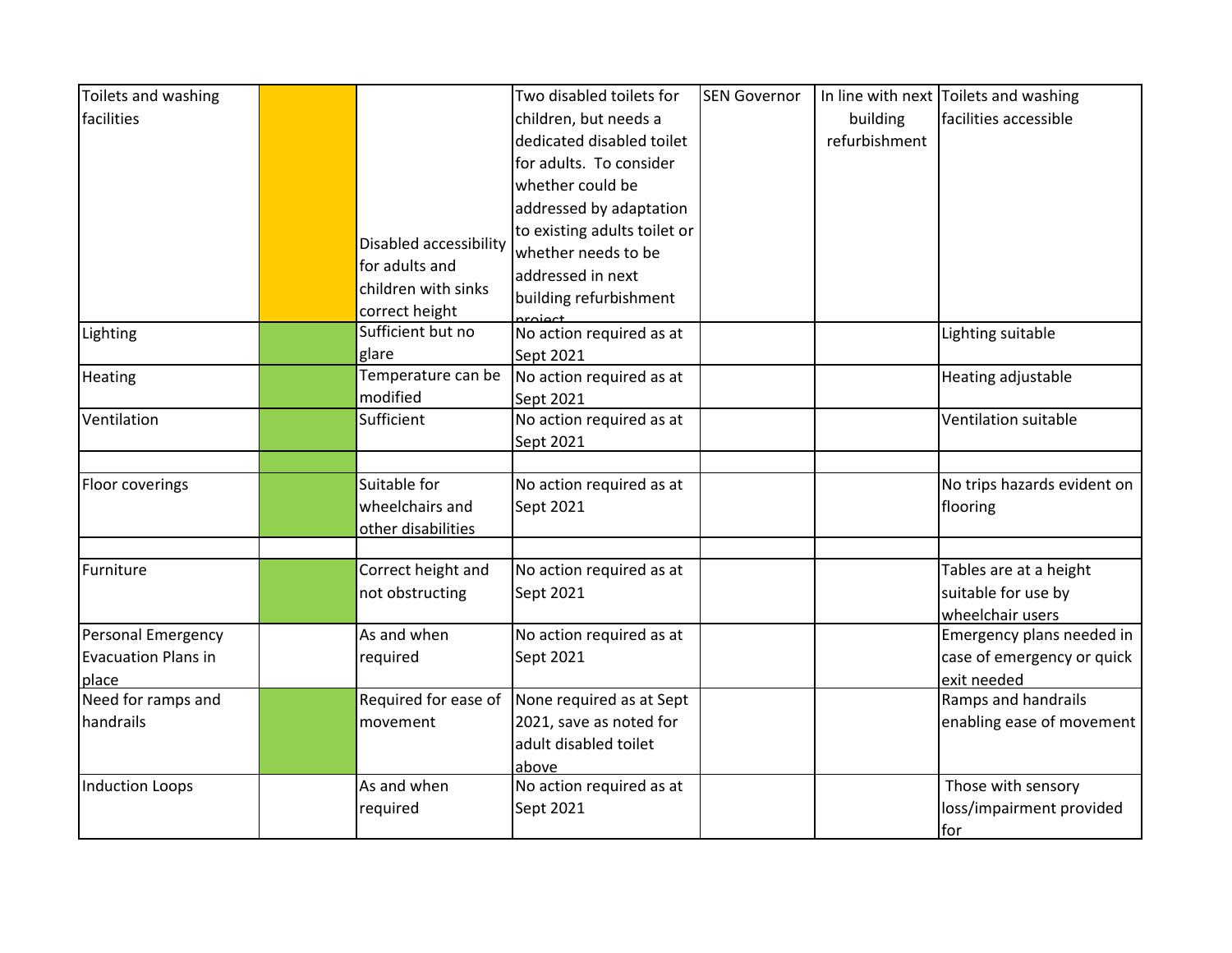| Communication aids                     |                                                                                 | As and when          | No action required as at                    |               |  | Those with sensory         |  |  |
|----------------------------------------|---------------------------------------------------------------------------------|----------------------|---------------------------------------------|---------------|--|----------------------------|--|--|
|                                        |                                                                                 | required             | Sept 2021                                   |               |  | loss/impairment provided   |  |  |
|                                        |                                                                                 |                      |                                             |               |  | for                        |  |  |
| Provision of quiet areas               |                                                                                 | For those in need of | No action required as at                    |               |  | Access to a quiet area for |  |  |
|                                        |                                                                                 | a quiet space        | Sept 2021                                   |               |  | those who need it          |  |  |
| Removing obstructions                  |                                                                                 |                      | To ensure no hazards Clear, though frequent | Part of H&S   |  | Unhindered access to all   |  |  |
|                                        |                                                                                 |                      | reviews needed to ensure monitoring and     |               |  | areas                      |  |  |
|                                        |                                                                                 |                      | mats etc to not become                      | teacher staff |  |                            |  |  |
|                                        |                                                                                 |                      | trip hazards                                | meetings      |  |                            |  |  |
| ICT equipment - larger                 |                                                                                 | All equipment        | No action required as at                    |               |  | Ease of use by all         |  |  |
| screens, keyboards etc.                |                                                                                 | accessible           | Sept 2021                                   |               |  |                            |  |  |
| Photocopying                           |                                                                                 | So larger print      | No action required as at                    |               |  | Ease of use by all         |  |  |
| enlargement facilities                 |                                                                                 | available            | Sept 2021                                   |               |  |                            |  |  |
| Specialist pens and                    |                                                                                 | As and when          | No action required as at                    |               |  | Ease of use by all         |  |  |
| other implements                       |                                                                                 | required             | Sept 2021                                   |               |  |                            |  |  |
|                                        | Increasing the extent to which disabed pupils can participate in the curriculum |                      |                                             |               |  |                            |  |  |
| Consideration of                       |                                                                                 | As and when          |                                             |               |  | Full participation by all  |  |  |
| timetabling                            |                                                                                 | required             |                                             |               |  |                            |  |  |
| Consideration of staff                 |                                                                                 | As and when          |                                             |               |  | Full participation by all  |  |  |
| deployment                             |                                                                                 | required             |                                             |               |  |                            |  |  |
| <b>Staff training</b>                  |                                                                                 | Appropriate training |                                             |               |  | Support for those in need  |  |  |
|                                        |                                                                                 | needed for specific  |                                             |               |  |                            |  |  |
|                                        |                                                                                 | needs                |                                             |               |  |                            |  |  |
| Review participation of                |                                                                                 | As and when          | None needed                                 |               |  | Full participation by all  |  |  |
| all in PE                              |                                                                                 | required             |                                             |               |  |                            |  |  |
| Review participation of                |                                                                                 | As and when          | Ready access to play area                   |               |  | Full participation by all  |  |  |
| extra curricular activities            |                                                                                 | required             | in place, with ramp up to                   |               |  |                            |  |  |
|                                        |                                                                                 |                      | field                                       |               |  |                            |  |  |
| Review participation in                |                                                                                 | As and when          | Full access to play area in                 |               |  | Full participation by all  |  |  |
| lunch time activities                  |                                                                                 | required             | place                                       |               |  |                            |  |  |
| <b>Awareness of SEN</b>                |                                                                                 | As and when          | As and when required                        |               |  | Access to appropriate      |  |  |
| software and resources                 |                                                                                 | required             |                                             |               |  | learning aids              |  |  |
| <b>Improving Access to information</b> |                                                                                 |                      |                                             |               |  |                            |  |  |